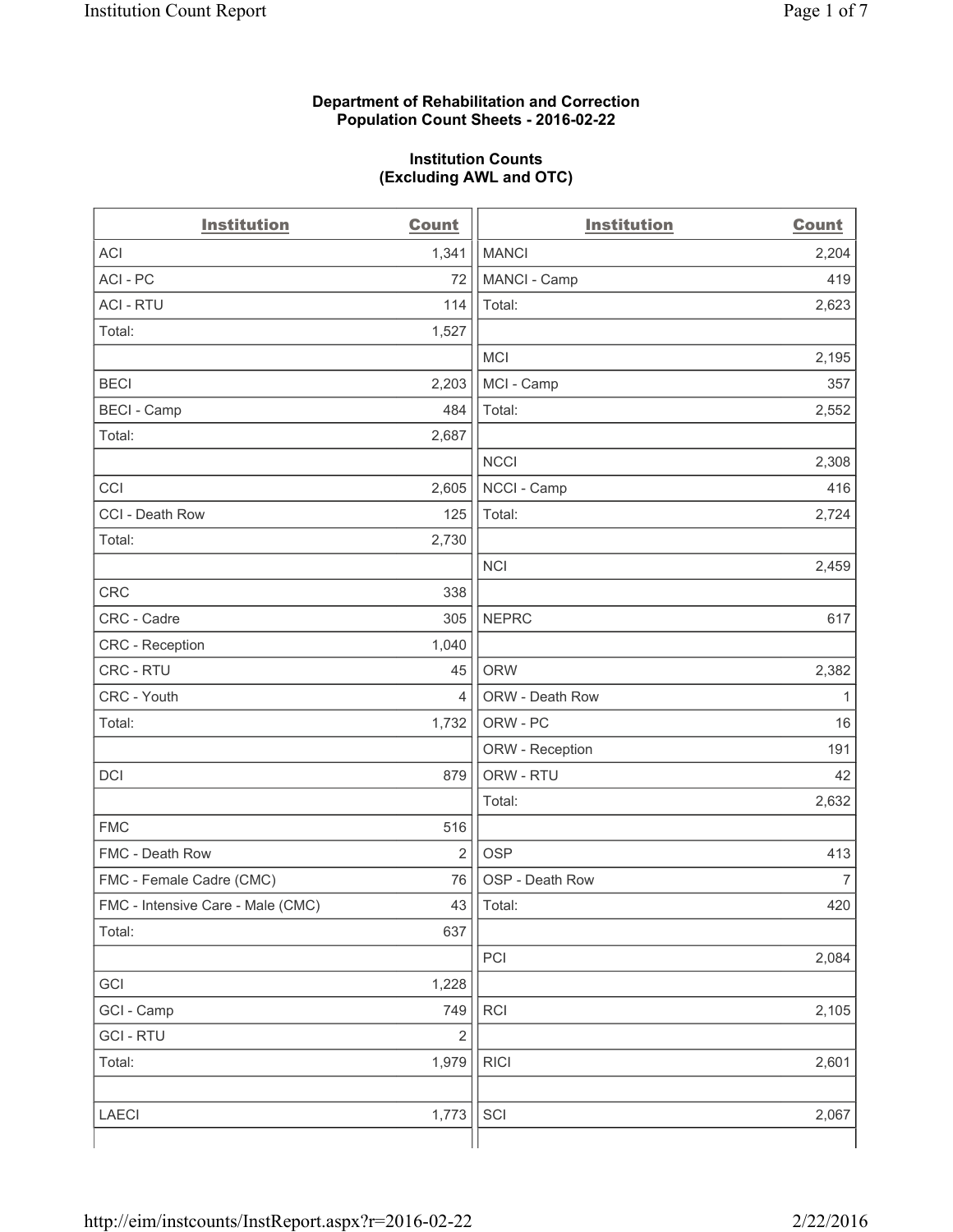| <b>LECI</b>              | 2,297 | SOCF             |                          | 1,151  |
|--------------------------|-------|------------------|--------------------------|--------|
| LECI - Camp              | 192   | SOCF - RTU       |                          | 62     |
| Total:                   | 2,489 | Total:           |                          | 1,213  |
|                          |       |                  |                          |        |
| LOCI                     | 2,306 | <b>TCI</b>       |                          | 1,080  |
|                          |       | TCI - Camp       |                          | 442    |
| LORCI                    | 202   | Total:           |                          | 1,522  |
| LORCI - Cadre            | 153   |                  |                          |        |
| <b>LORCI - Reception</b> | 1,063 | <b>TOCI</b>      |                          | 932    |
| Total:                   | 1,418 | <b>TOCI - PC</b> |                          | 105    |
|                          |       | Total:           |                          | 1,037  |
| <b>MACI</b>              | 931   |                  |                          |        |
| MACI - Minimum           | 1,351 | <b>WCI</b>       |                          | 1,299  |
| Total:                   | 2,282 | <b>WCI-RTU</b>   |                          | 94     |
|                          |       | Total:           |                          | 1,393  |
|                          |       |                  |                          |        |
|                          |       |                  | <b>Total Population:</b> | 50,488 |

\* The Total Population includes 30 Offenders with Reason Codes 30 & 31. \*\* The Total Population includes 34 Offenders with Reason Code 0A.

# **Male Population by Security Level (Include AWL and Exclude OTC)**

| <b>Security Level</b>  |                   | <b>Body</b> | <b>AWL</b>     | $(-OTC)$ | <b>Total</b> |
|------------------------|-------------------|-------------|----------------|----------|--------------|
| Total Level 5          |                   | 104         | 3              | 2        | 105          |
| <b>Total Level 4</b>   |                   | 1,704       | 16             | 14       | 1,706        |
| Total Level 3          |                   | 11,703      | 139            | 114      | 11,728       |
| Total Level 2          |                   | 17,163      | 236            | 160      | 17,239       |
| Total Level 1          |                   | 15,384      | 185            | 97       | 15,472       |
| <b>Total Death Row</b> |                   | 136         | $\overline{2}$ | 2        | 136          |
|                        | <b>Total Male</b> | 46,194      | 581            | 389      | 46,386       |

## **Female Population by Institution (Include AWL and Exclude OTC)**

| $\frac{1}{2}$            |             |            |          |              |
|--------------------------|-------------|------------|----------|--------------|
| <b>Institution</b>       | <b>Body</b> | <b>AWL</b> | $(-OTC)$ | <b>Total</b> |
| <b>DCI</b>               | 879         |            | 4        | 882          |
| <b>FMC</b>               | 21          |            |          | 21           |
| FMC - Female Cadre (CMC) | 76          | っ          | っ        | 76           |
| <b>NEPRC</b>             | 617         |            | 6        | 622          |
| <b>ORW</b>               | 2,382       | 50         | 29       | 2,403        |
| <b>ORW - Death Row</b>   |             |            |          |              |
|                          |             |            |          |              |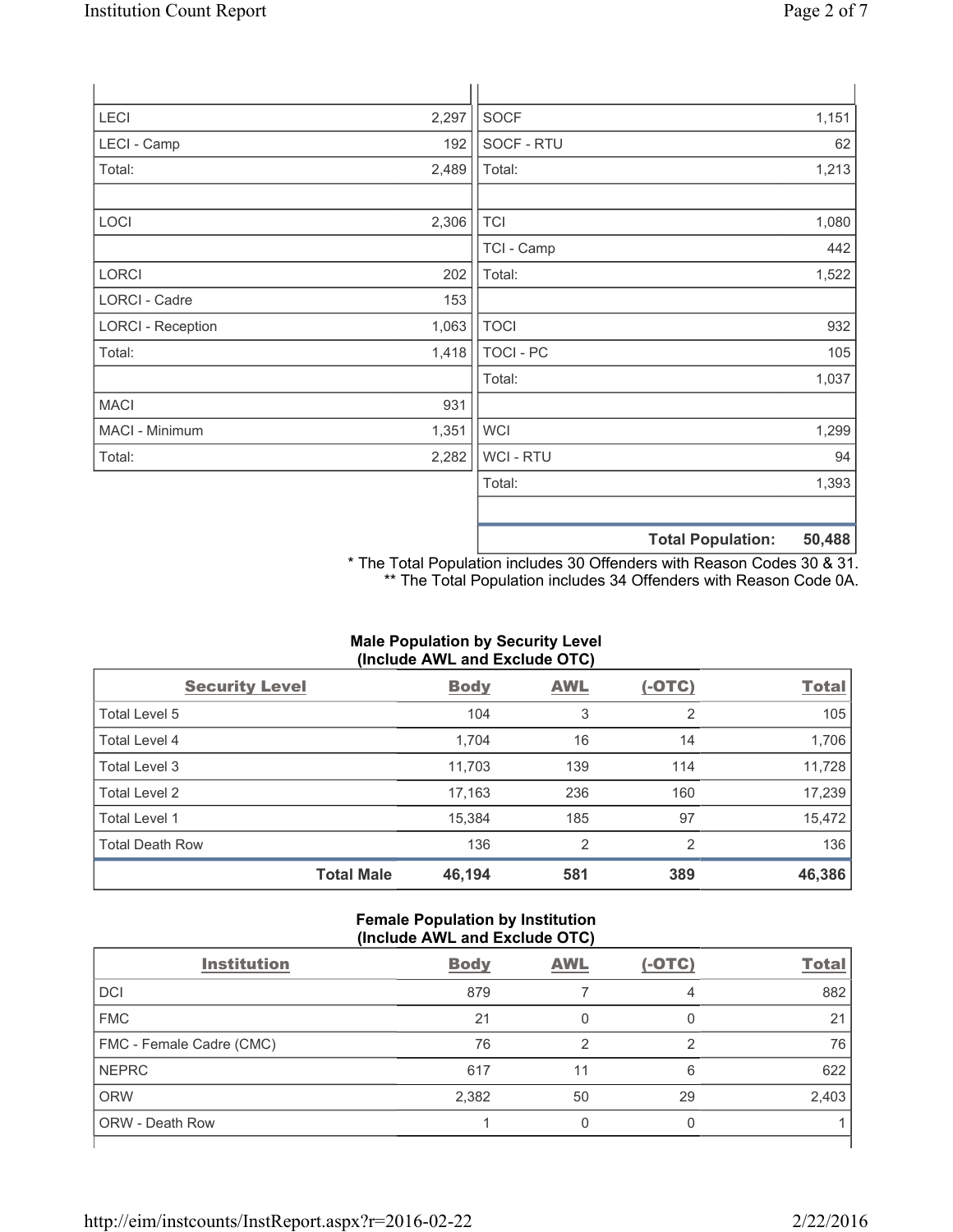| ORW - PC        |                          | 16     |     |     | 16     |
|-----------------|--------------------------|--------|-----|-----|--------|
| ORW - Reception |                          | 191    |     |     | 191 l  |
| ORW - RTU       |                          | 42     |     |     | 42     |
|                 | <b>Total Female</b>      | 4,225  |     | 42  | 4,254  |
|                 |                          |        |     |     |        |
|                 | <b>Total Population:</b> | 50,419 | 652 | 431 | 50,640 |

## **Male Population by Institution: Security Level 5 (Include AWL and Exclude OTC)**

|            | <b>Institution</b>   | <b>Body</b> | <b>AWL</b> | $(-OTC)$ | <b>Total</b> |
|------------|----------------------|-------------|------------|----------|--------------|
| <b>OSP</b> |                      | 103         |            |          | 103          |
| <b>RCI</b> |                      |             |            |          |              |
| SOCF - RTU |                      |             |            |          |              |
|            | <b>Total Level 5</b> | 104         |            |          | 105          |

## **Male Population by Institution: Security Level 4 (Include AWL and Exclude OTC)**

| <b>Institution</b>       |                      | <b>Body</b>    | <b>AWL</b>          | $(-OTC)$            | <b>Total</b>              |
|--------------------------|----------------------|----------------|---------------------|---------------------|---------------------------|
| CCI                      |                      | 1              | $\mathsf 0$         | 0                   | 1                         |
| CRC                      |                      | 14             | $\mathbf 0$         | $\mathsf{O}\xspace$ | 14                        |
| CRC - Reception          |                      | 1              | $\mathsf 0$         | $\mathsf{O}\xspace$ | 1                         |
| CRC - RTU                |                      | 1              | $\mathbf 0$         | $\mathsf{O}\xspace$ | $\mathbf{1}$              |
| <b>FMC</b>               |                      | 1              | $\mathbf 0$         | $\mathsf{O}\xspace$ | 1                         |
| LECI                     |                      | 1              | $\mathsf{O}\xspace$ | $\mathsf{O}\xspace$ | 1                         |
| LORCI                    |                      | 4              | $\mathbf 0$         | 0                   | $\overline{4}$            |
| <b>LORCI - Reception</b> |                      | $\sqrt{3}$     | $\mathbf 0$         | $\mathsf{O}\xspace$ | $\,$ 3 $\,$               |
| <b>MANCI</b>             |                      | $\overline{2}$ | $\mathsf{O}\xspace$ | $\mathsf{O}\xspace$ | $\sqrt{2}$                |
| NCI                      |                      | 1              | $\mathbf 0$         | $\mathsf 0$         | $\mathbf{1}$              |
| <b>OSP</b>               |                      | 299            | $\overline{2}$      | $\overline{2}$      | 299                       |
| RCI                      |                      | $\overline{2}$ | $\mathsf 0$         | $\mathsf{O}\xspace$ | $\overline{2}$            |
| SCI                      |                      | 1              | $\mathbf 0$         | $\mathsf{O}\xspace$ | $\mathbf{1}$              |
| <b>SOCF</b>              |                      | 1,129          | 12                  | 11                  | 1,130                     |
| SOCF - RTU               |                      | 58             | $\mathsf 0$         | $\mathsf{O}\xspace$ | 58                        |
| <b>TCI</b>               |                      | 3              | $\mathsf{O}\xspace$ | $\mathsf{O}\xspace$ | $\sqrt{3}$                |
| <b>TOCI</b>              |                      | 165            | $\sqrt{2}$          | $\mathbf{1}$        | 166                       |
| <b>TOCI - PC</b>         |                      | 11             | $\mathsf{O}\xspace$ | $\mathsf 0$         | 11                        |
| <b>WCI</b>               |                      | $\overline{4}$ | $\mathsf{O}\xspace$ | $\mathsf{O}\xspace$ | $\overline{4}$            |
| WCI - RTU                |                      | $\sqrt{3}$     | $\mathbf 0$         | 0                   | $\ensuremath{\mathsf{3}}$ |
|                          | <b>Total Level 4</b> | 1,704          | 16                  | 14                  | 1,706                     |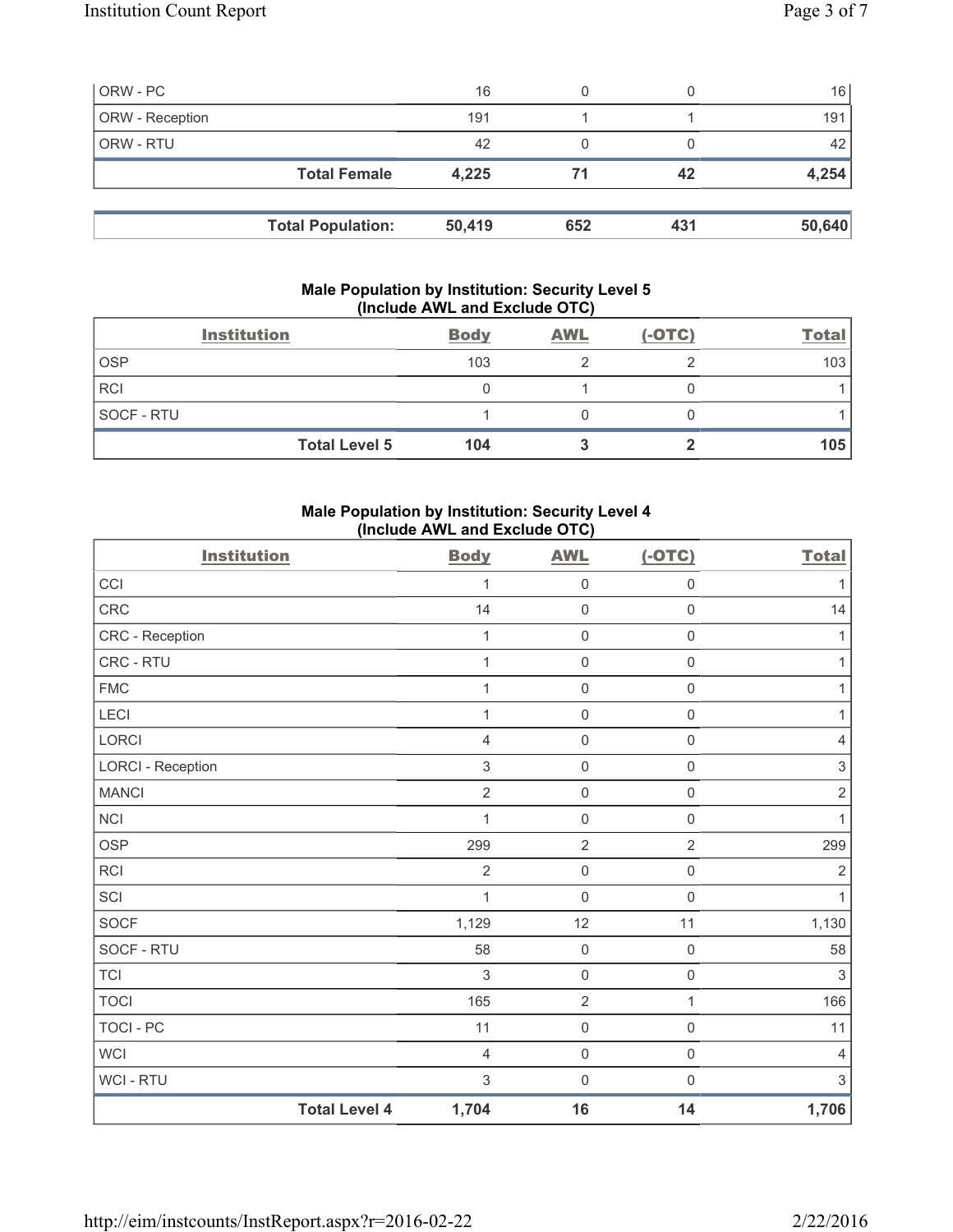| Page 4 of 7 |  |  |  |
|-------------|--|--|--|
|-------------|--|--|--|

| <b>Institution</b>                | <b>Body</b>    | <b>AWL</b>          | $(-OTC)$            | <b>Total</b>              |
|-----------------------------------|----------------|---------------------|---------------------|---------------------------|
| ACI                               | 19             | $\mathsf 0$         | $\mathsf 0$         | 19                        |
| <b>BECI</b>                       | $\overline{7}$ | $\mathsf 0$         | $\mathsf 0$         | $\overline{7}$            |
| CCI                               | $\,$ 3 $\,$    | $\mathbf{1}$        | $\mathbf{1}$        | $\ensuremath{\mathsf{3}}$ |
| <b>CRC</b>                        | 100            | $\overline{7}$      | $\,$ 5 $\,$         | 102                       |
| CRC - Cadre                       | 233            | $\mathbf 0$         | $\mathsf{O}\xspace$ | 233                       |
| <b>CRC</b> - Reception            | 766            | 16                  | 12                  | 770                       |
| CRC - RTU                         | 22             | $\mathsf 0$         | $\mathsf{O}\xspace$ | 22                        |
| CRC - Youth                       | 1              | $\mathsf 0$         | $\mathsf 0$         | 1                         |
| <b>FMC</b>                        | 5              | $\mathbf 0$         | $\mathsf 0$         | $\sqrt{5}$                |
| FMC - Intensive Care - Male (CMC) | $\sqrt{5}$     | $\mathsf{O}\xspace$ | $\mathsf{O}\xspace$ | $\sqrt{5}$                |
| LECI                              | 2,248          | 18                  | 15                  | 2,251                     |
| LOCI                              | 11             | $\mathsf 0$         | $\mathsf{O}\xspace$ | 11                        |
| LORCI                             | 71             | 26                  | 21                  | 76                        |
| LORCI - Cadre                     | 107            | $\mathsf 0$         | $\mathsf 0$         | 107                       |
| <b>LORCI - Reception</b>          | 748            | $\mathsf{O}\xspace$ | $\mathsf 0$         | 748                       |
| <b>MANCI</b>                      | 2,173          | 20                  | 19                  | 2,174                     |
| <b>MCI</b>                        | $\overline{4}$ | $\mathsf 0$         | $\mathsf{O}\xspace$ | 4                         |
| <b>NCI</b>                        | $\overline{4}$ | $\mathsf 0$         | $\mathsf{O}\xspace$ | $\overline{4}$            |
| PCI                               | 39             | $\mathbf 0$         | $\mathbf 0$         | 39                        |
| <b>RCI</b>                        | 1,887          | 22                  | 16                  | 1,893                     |
| <b>RICI</b>                       | 1              | $\mathbf 0$         | $\mathsf{O}\xspace$ | $\mathbf{1}$              |
| SCI                               | $\sqrt{5}$     | $\mathsf{O}\xspace$ | $\mathsf{O}\xspace$ | $\sqrt{5}$                |
| <b>SOCF</b>                       | 21             | $\mathbf{1}$        | $\mathbf{1}$        | 21                        |
| SOCF - RTU                        | 3              | $\mathbf 0$         | 0                   | 3                         |
| <b>TCI</b>                        | 1,024          | 12                  | $\boldsymbol{9}$    | 1,027                     |
| TCI - Camp                        | $\mathbf{1}$   | $\mathsf 0$         | $\mathsf{O}\xspace$ | $\mathbf{1}$              |
| <b>TOCI</b>                       | 741            | $\overline{7}$      | $\overline{7}$      | 741                       |
| <b>TOCI - PC</b>                  | 94             | $\mathbf 1$         | 1                   | 94                        |
| <b>WCI</b>                        | 1,270          | $\,8\,$             | $\overline{7}$      | 1,271                     |
| WCI - RTU                         | 90             | $\mathsf{O}\xspace$ | $\mathsf{O}\xspace$ | 90                        |
| <b>Total Level 3</b>              | 11,703         | 139                 | 114                 | 11,728                    |

# **Male Population by Institution: Security Level 3 (Include AWL and Exclude OTC)**

#### **Male Population by Institution: Security Level 2 (Include AWL and Exclude OTC)**

| <b>Institution</b> | <b>Body</b> | <b>AWL</b> | $(-OTC)$ | <u>Total</u> |
|--------------------|-------------|------------|----------|--------------|
| <b>ACI</b>         | 629         |            |          | 635          |
| ACI - PC           |             |            |          |              |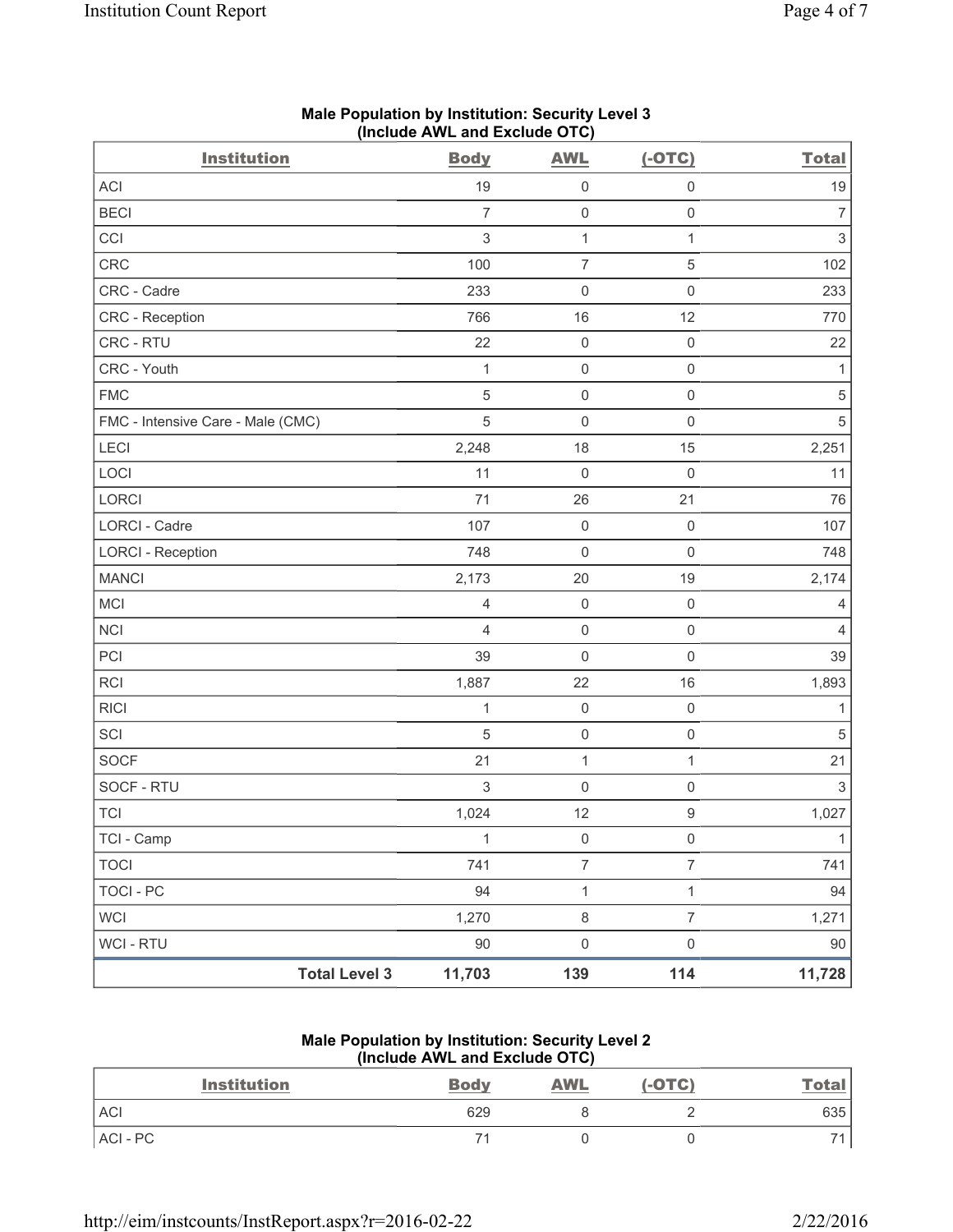| <b>ACI - RTU</b>                  | 75             | $\mathsf{O}\xspace$       | $\mathbf 0$             | 75             |
|-----------------------------------|----------------|---------------------------|-------------------------|----------------|
| <b>BECI</b>                       | 1,454          | 16                        | 10                      | 1,460          |
| CCI                               | 1,778          | 18                        | 14                      | 1,782          |
| <b>CRC</b>                        | 108            | $\ensuremath{\mathsf{3}}$ | $\mathsf 3$             | 108            |
| CRC - Cadre                       | 45             | 0                         | $\mathbf 0$             | 45             |
| <b>CRC</b> - Reception            | 190            | $10$                      | 10                      | 190            |
| CRC - RTU                         | 18             | $\mathsf{O}\xspace$       | $\mathbf 0$             | 18             |
| CRC - Youth                       | 3              | $\mathsf{O}\xspace$       | $\mathsf{O}\xspace$     | $\mathsf 3$    |
| <b>FMC</b>                        | 12             | $\mathsf{O}\xspace$       | $\mathsf{O}\xspace$     | 12             |
| FMC - Intensive Care - Male (CMC) | 18             | $\mathsf{O}\xspace$       | $\mathsf{O}\xspace$     | 18             |
| GCI                               | 782            | $\boldsymbol{9}$          | 5                       | 786            |
| GCI - Camp                        | $\mathbf{1}$   | $\mathsf{O}\xspace$       | $\mathsf{O}\xspace$     | 1              |
| <b>GCI - RTU</b>                  | $\mathbf{1}$   | $\mathsf{O}\xspace$       | $\mathbf 0$             | 1              |
| LAECI                             | 1,098          | 19                        | 15                      | 1,102          |
| LECI                              | 46             | $\mathsf{O}\xspace$       | $\mathbf 0$             | 46             |
| LOCI                              | 1,211          | 11                        | $\,8\,$                 | 1,214          |
| LORCI                             | 90             | 18                        | 16                      | 92             |
| LORCI - Cadre                     | 41             | $\mathsf{O}\xspace$       | $\mathbf 0$             | 41             |
| <b>LORCI - Reception</b>          | 228            | $\mathbf 1$               | $\mathbf{1}$            | 228            |
| <b>MACI</b>                       | 931            | 12                        | $\,6$                   | 937            |
| <b>MANCI</b>                      | $\mathsf 3$    | 1                         | 1                       | 3              |
| <b>MCI</b>                        | 1,681          | 24                        | 15                      | 1,690          |
| MCI - Camp                        | $\mathbf{1}$   | $\mathsf{O}\xspace$       | $\mathbf 0$             | $\mathbf 1$    |
| <b>NCCI</b>                       | 1,549          | 16                        | 14                      | 1,551          |
| NCCI - Camp                       | 13             | 0                         | $\mathbf 0$             | 13             |
| <b>NCI</b>                        | 1,633          | 20                        | 15                      | 1,638          |
| PCI                               | 716            | 15                        | $\overline{\mathbf{c}}$ | 729            |
| <b>RCI</b>                        | 216            | $\mathsf{O}\xspace$       | $\mathsf{O}\xspace$     | 216            |
| <b>RICI</b>                       | 1,551          | 24                        | 15                      | 1,560          |
| SCI                               | 929            | 11                        | 8                       | 932            |
| <b>TCI</b>                        | 14             | $\mathsf{O}\xspace$       | $\mathsf{O}\xspace$     | 14             |
| TCI - Camp                        | $\mathbf{1}$   | $\mathsf{O}\xspace$       | $\mathsf{O}\xspace$     | 1              |
| <b>TOCI</b>                       | $\overline{2}$ | $\mathsf{O}\xspace$       | $\mathsf{O}\xspace$     | $\overline{2}$ |
| <b>WCI</b>                        | 24             | $\mathsf{O}\xspace$       | $\mathsf{O}\xspace$     | 24             |
| <b>Total Level 2</b>              | 17,163         | 236                       | 160                     | 17,239         |

# **Male Population by Institution: Security Level 1 (Include AWL and Exclude OTC)**

| <b>Institution</b> | <b>Body</b> | <u>AWL</u> | $( -$ OTC $)$ | <u>Total</u> |
|--------------------|-------------|------------|---------------|--------------|
| <b>ACI</b>         | 693         |            |               | 699          |
|                    |             |            |               |              |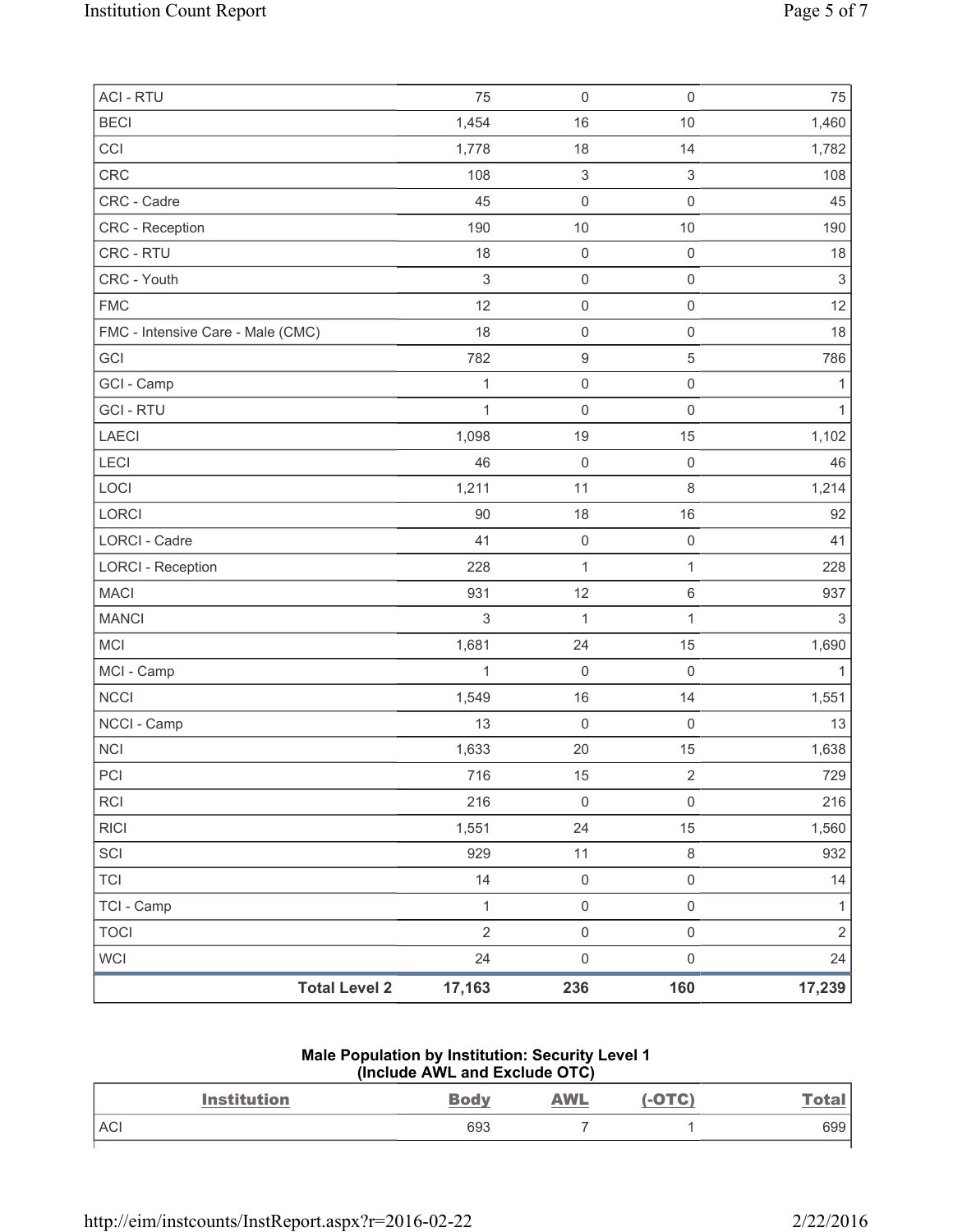| ACI - PC                          | $\mathbf{1}$   | $\mathsf 0$               | $\mathsf 0$               | $\mathbf{1}$   |
|-----------------------------------|----------------|---------------------------|---------------------------|----------------|
| <b>ACI - RTU</b>                  | 39             | $\mathsf 0$               | $\mathsf 0$               | 39             |
| <b>BECI</b>                       | 742            | $\,8\,$                   | 5                         | 745            |
| <b>BECI - Camp</b>                | 484            | $\mathbf{1}$              | $\mathsf{O}\xspace$       | 485            |
| CCI                               | 823            | 6                         | 3                         | 826            |
| <b>CRC</b>                        | 57             | 1                         | $\mathbf{1}$              | 57             |
| CRC - Cadre                       | 27             | 0                         | $\mathsf 0$               | 27             |
| CRC - Reception                   | 79             | 6                         | 5                         | 80             |
| CRC - RTU                         | $\overline{4}$ | $\mathsf 0$               | $\mathsf{O}\xspace$       | $\overline{4}$ |
| <b>FMC</b>                        | 476            | $\ensuremath{\mathsf{3}}$ | $\mathbf{1}$              | 478            |
| FMC - Intensive Care - Male (CMC) | 20             | 0                         | $\mathsf 0$               | 20             |
| GCI                               | 446            | 17                        | $\boldsymbol{9}$          | 454            |
| GCI - Camp                        | 748            | $\ensuremath{\mathsf{3}}$ | $\mathbf{1}$              | 750            |
| <b>GCI-RTU</b>                    | $\mathbf{1}$   | $\mathsf 0$               | $\mathsf{O}\xspace$       | $\mathbf{1}$   |
| <b>LAECI</b>                      | 675            | $\boldsymbol{9}$          | $\,8\,$                   | 676            |
| LECI                              | $\overline{2}$ | $\ensuremath{\mathsf{3}}$ | $\mathsf 0$               | 5              |
| LECI - Camp                       | 192            | $\mathbf 1$               | $\mathbf{1}$              | 192            |
| LOCI                              | 1,084          | 3                         | $\mathbf{1}$              | 1,086          |
| LORCI                             | 37             | $\ensuremath{\mathsf{3}}$ | $\ensuremath{\mathsf{3}}$ | 37             |
| <b>LORCI - Cadre</b>              | $\sqrt{5}$     | $\mathsf 0$               | $\mathsf 0$               | 5              |
| <b>LORCI - Reception</b>          | 84             | 0                         | $\mathsf 0$               | 84             |
| MACI - Minimum                    | 1,351          | 14                        | $\mathsf 9$               | 1,356          |
| <b>MANCI</b>                      | 26             | 8                         | $\overline{4}$            | 30             |
| MANCI - Camp                      | 419            | $\mathbf{1}$              | $\mathbf{1}$              | 419            |
| <b>MCI</b>                        | 510            | 8                         | $\,6\,$                   | 512            |
| MCI - Camp                        | 356            | $\boldsymbol{0}$          | $\mathsf{O}\xspace$       | 356            |
| <b>NCCI</b>                       | 758            | 11                        | 5                         | 764            |
| NCCI - Camp                       | 403            | $\mathbf{1}$              | $\mathbf{1}$              | 403            |
| <b>NCI</b>                        | 821            | 14                        | 11                        | 824            |
| <b>OSP</b>                        | 10             | $\mathsf 0$               | $\mathsf{O}\xspace$       | $10$           |
| PCI                               | 1,328          | 35                        | 12                        | 1,351          |
| <b>RICI</b>                       | 1,049          | $10$                      | $\mathfrak{S}$            | 1,056          |
| SCI                               | 1,131          | $\overline{7}$            | $\overline{2}$            | 1,136          |
| <b>TCI</b>                        | 39             | $\,$ 5 $\,$               | $\overline{\mathbf{4}}$   | 40             |
| TCI - Camp                        | 440            | $\mathsf{O}\xspace$       | $\mathsf{O}\xspace$       | 440            |
| <b>TOCI</b>                       | 24             | $\mathsf{O}\xspace$       | $\mathsf 0$               | 24             |
| <b>Total Level 1</b>              | 15,384         | 185                       | 97                        | 15,472         |

# **High Offender ID's**